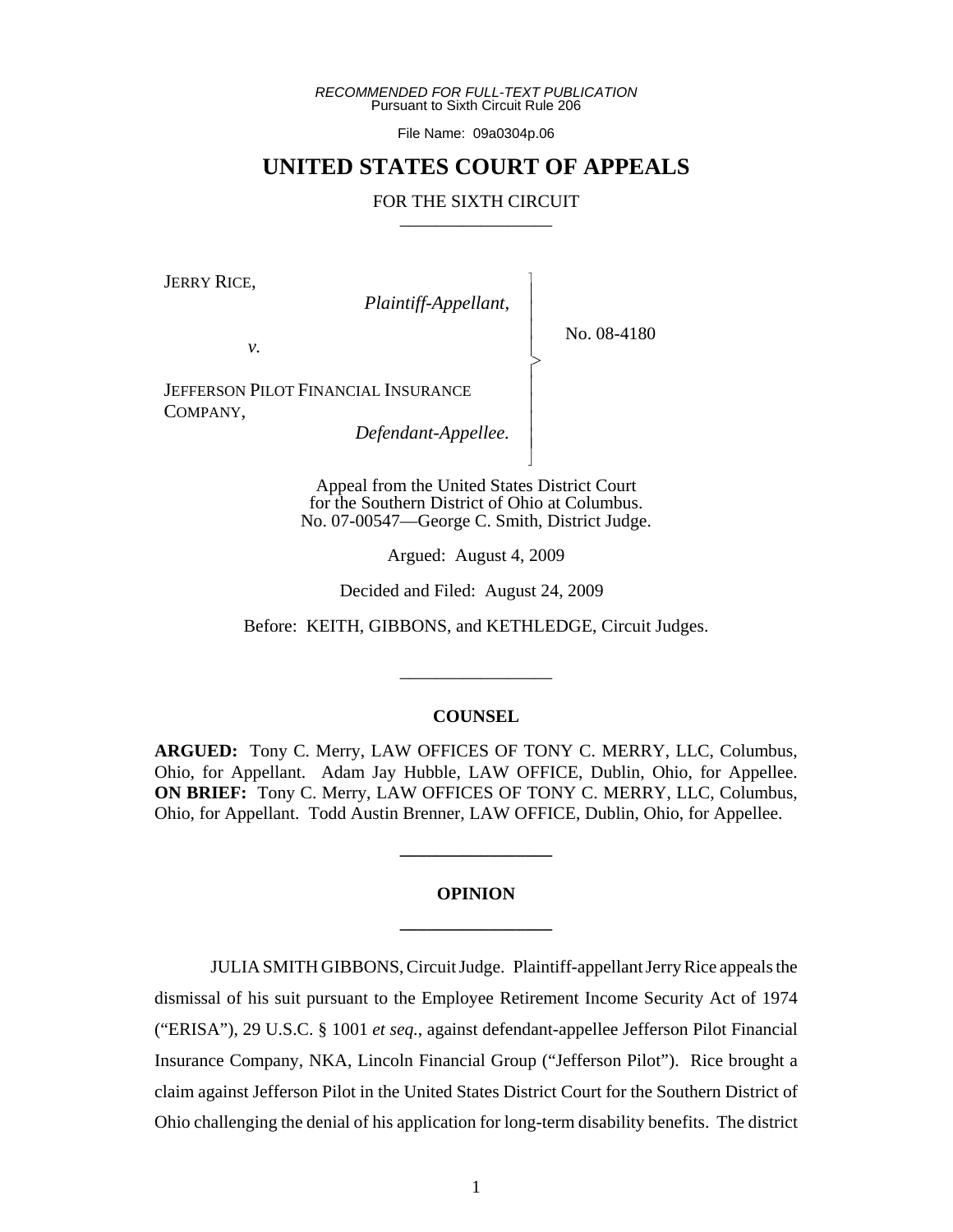court granted Jefferson Pilot's motion for judgment as a matter of law, finding that Rice's complaint was barred by the applicable contractual limitations period. On appeal, Rice challenges the district court's determination of the date on which his claim accrued.

For the following reasons, we employ a different analysis than the district court but ultimately affirm the dismissal of Rice's ERISA claim.

#### **I.**

Rice was employed by Rite Rug Company ("Rite Rug") in Columbus, Ohio as a floor covering installer from October of 1997 through May of 2002. According to Rice, he stopped working because he became disabled on May 22, 2002. He applied for disability benefits from the Social Security Administration ("SSA"), and the SSA determined that Rice was disabled. Jefferson Pilot's records show that Rice stopped working on June 1, "due to fatigue, headaches, aches/pains and an inability to stay focused secondary to depression and chronic fatigue syndrome."

Rite Rug established a long-term disability plan insured by Jefferson Pilot for its employees. An employee became eligible under the plan for long-term disability benefits if he had been disabled for 180 days. The plan also gave Jefferson Pilot the "sole authority to administer claims, to interpret [plan] provisions, and to resolve questions arising under this [plan] . . . includ[ing] . . . determin[ing] Employees' eligibility for insurance and entitlement to benefits." Significantly for this case, the plan included a limitations period: "No legal action may be brought more than three years after written proof of claim is required to be given."

After he ceased working, Rice applied for long-term disability benefits under the plan in October of 2002. Jefferson Pilot denied Rice's claim on December 23, 2002, finding that his medical records did not support a finding that he was "disabled" for purposes of disability benefits under the plan. Rice appealed this decision, and Jefferson Pilot denied his appeal on February 3, 2003. Rice then filed a second appeal, but he declined to submit any additional information to support his application. Jefferson Pilot obtained an opinion from an outside physician, who determined, based on the record, that Rice was not disabled.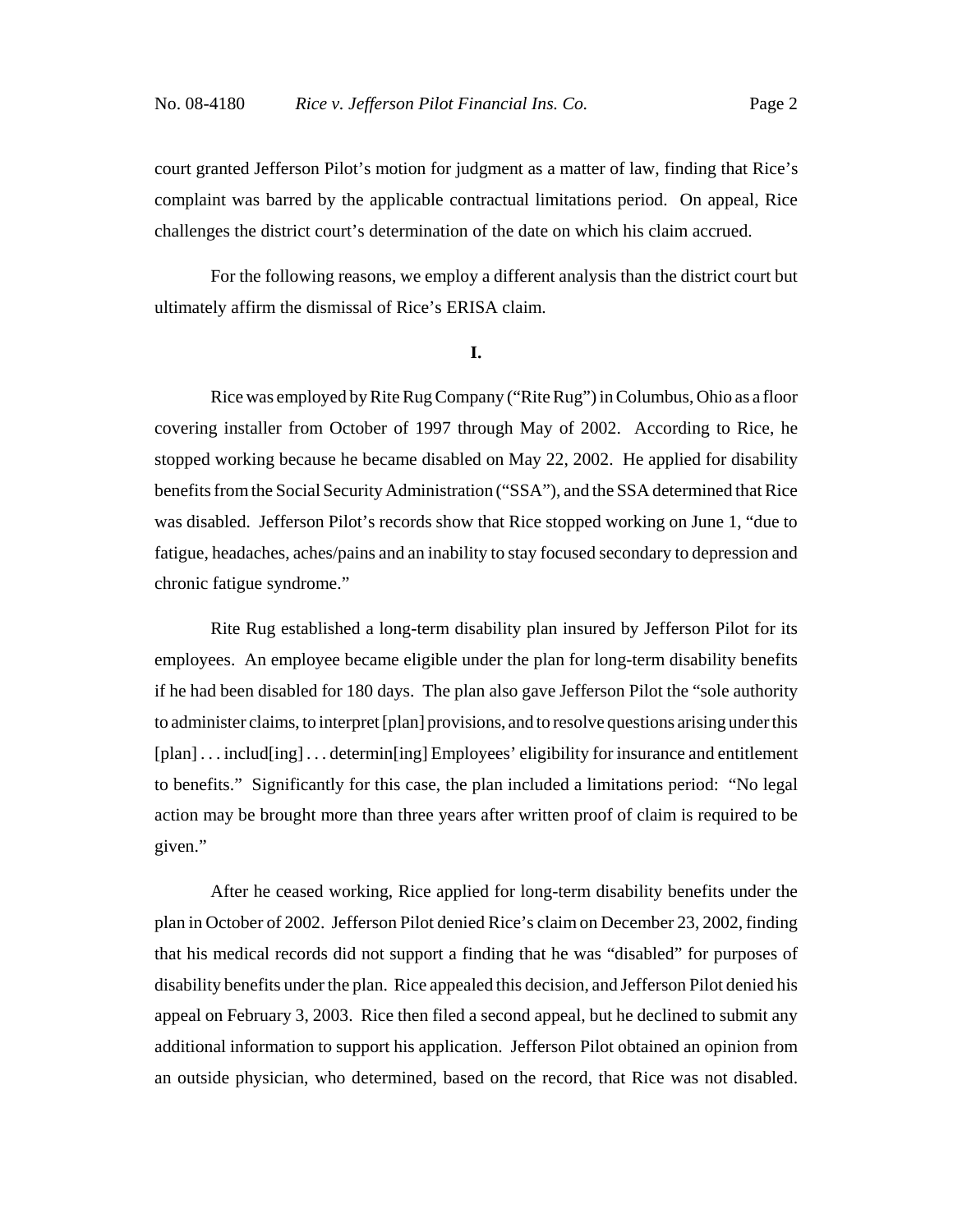Based on this physician's opinion, Jefferson Pilot denied Rice's second appeal on September 24, 2003.

Rice filed suit against Jefferson Pilot pursuant to ERISA in the United States District Court for the Southern District of Ohio in November of 2003. While the litigation was pending, the parties filed a joint motion to stay in order that Rice's claim could be remanded to the claims administrator for re-adjudication. The district court granted the motion. The district court further ruled that if the dispute had not been settled by April 22, 2005, either party could file a notice re-opening the case before April 30, 2005. Jefferson Pilot conducted surveillance of Rice and submitted the surveillance report, which noted that "[d]uring the time of our surveillance we did not observe Mr. Rice engaged in any physical activity." However, Jefferson Pilot received anonymous telephone calls and affidavits from Rice's brother-in-law and cousin supporting a finding that Rice was not disabled and including statements that Rice had engaged in such physical activities as scuba diving and water skiing. Rice declined to submit any additional information, and Jefferson Pilot once again denied Rice's claim on April 20, 2005. Neither party filed a notice to re-open the federal lawsuit.

On June 8, 2007, Rice filed a second complaint in the district court against Jefferson Pilot. Jefferson Pilot filed a motion for judgment as a matter of law, and Rice filed a motion for judgment as a matter of law on the administrative record. Applying the clear repudiation rule, the district court granted Jefferson Pilot's motion, finding that Rice's complaint was barred by the applicable limitations period. *Rice v. Jefferson Pilot Fin. Ins. Co.*, No. 2:07- CV-0547, 2008 WL 4059885 (S.D. Ohio Aug. 25, 2008). The district court held that September 24, 2003, the date of final denial of Rice's appeal, was the date on which Rice's claim accrued. Applying the three-year limitations period provided by the policy plan, the district court held that Rice had until September 24, 2006, to file a legal claim and found that his June 8, 2007, claim was thus barred. Rice timely appealed to this court.

#### **II.**

We review a district court's determination of a motion for judgment as a matter of law *de novo*. *See Parker v. Gen. Extrusions, Inc.*, 491 F.3d 596, 602 (6th Cir. 2007). We also review *de novo* "a district court's determination that a complaint was filed outside of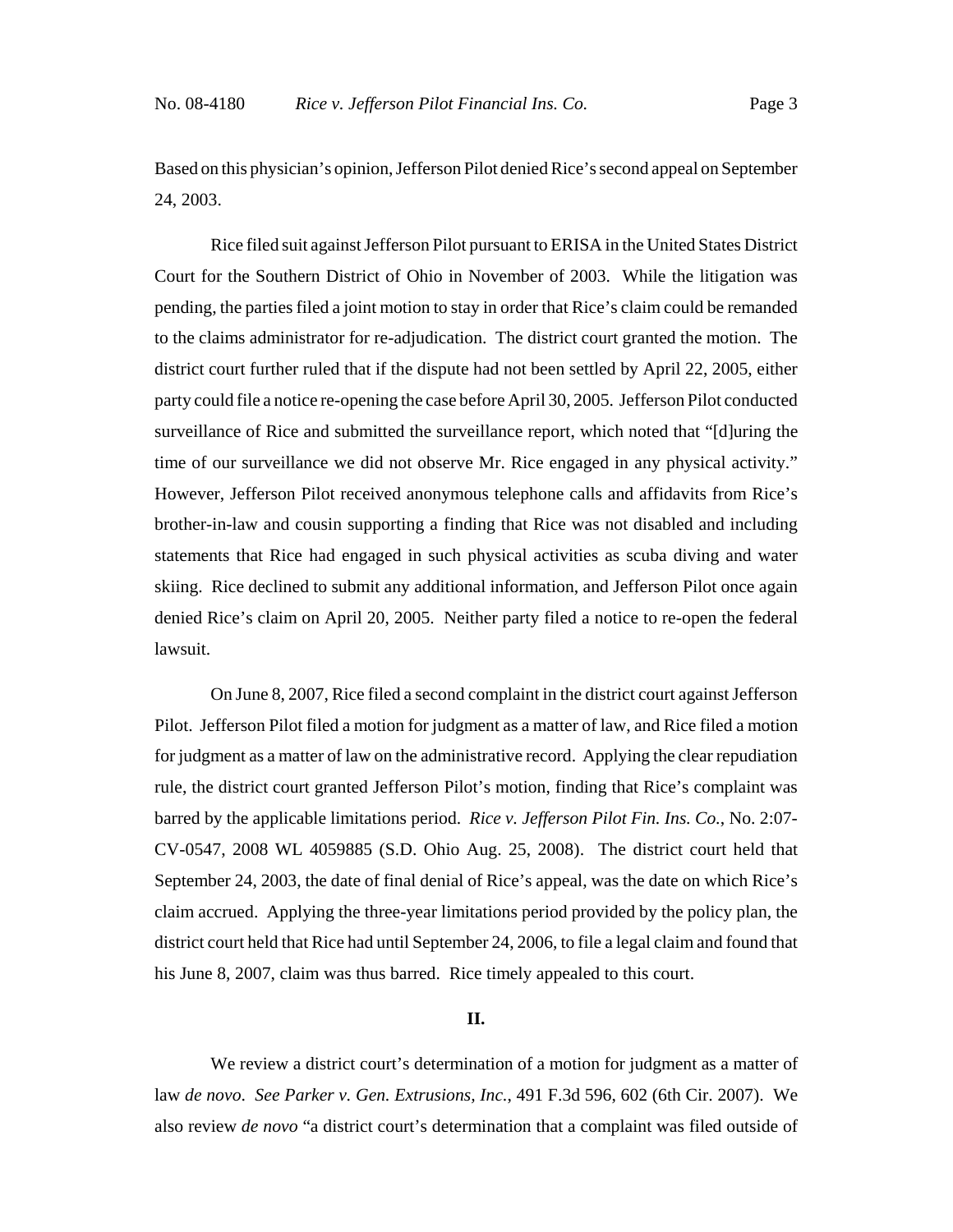the statute of limitations." *Bonner v. Perry*, 564 F.3d 424, 430 (6th Cir. 2009) (quoting *Wolfe v. Perry*, 412 F.3d 707, 713 (6th Cir. 2005)).

#### **A.**

Because ERISA does not contain a statute of limitations for claims seeking benefits, courts normally borrow the most analogous state statute of limitations to apply to ERISA claims. *See Redmon v. Sud-Chemie Inc. Ret. Plan for Union Employees*, 547 F.3d 531, 534- 35 (6th Cir. 2008). However, both parties agree in this case that the plan's contractual limitations period applies. "[C]hoosing which statute to borrow is unnecessary when the parties have contractually agreed on a limitations period and that limitations period is reasonable." *Med. Mut. of Ohio v. k. Amalia Enters.*, 548 F.3d 383, 390 (6th Cir. 2008); *Order of United Commercial Travelers of Am. v. Wolfe*, 331 U.S. 586, 608 (1947) ("[I]n the absence of a controlling statute to the contrary, a provision in a contract may validly limit, between parties, the time for bringing an action on such contract to a period less than prescribed in the general statute of limitations, provided that the shorter period itself shall be . . . reasonable . . . ."). Rite Rug's long-term policy plan states that "[n]o legal action may be brought more than three years after proof of claim is required to be given." Both Rice and Jefferson Pilot agree that this language imposes a three-year limitation period on Rice's ERISA claim. We have upheld a limitations period of three years as reasonable numerous times. *See, e.g.*, *Med. Mut. of Ohio*, 548 F.3d at 390; *Morrison v. Marsh & McLennan Cos.*, 439 F.3d 295, 301-03 (6th Cir. 2006).

The dispute arises over the date on which the three-year limitations period began to run. Rice initially argued before the district court that his claim accrued on September 24, 2003, the date of Jefferson Pilot's third denial of his application for benefits. The district court viewed the facts in the light most favorable to Rice and agreed that the accrual date was September 24, 2003. *Rice*, 2008 WL 4059885, at \*6. On appeal, Rice now argues that the accrual date was April 20, 2005, the date on which Jefferson Pilot denied his claim after the parties had stayed the district court litigation. Jefferson Pilot claims that Rice waived this argument by failing to raise it before the district court.

In determining whether an argument is waived, the "general rule [is] that an issue not raised before the district court is not properly before us." *Foster v. Barilow*, 6 F.3d 405, 409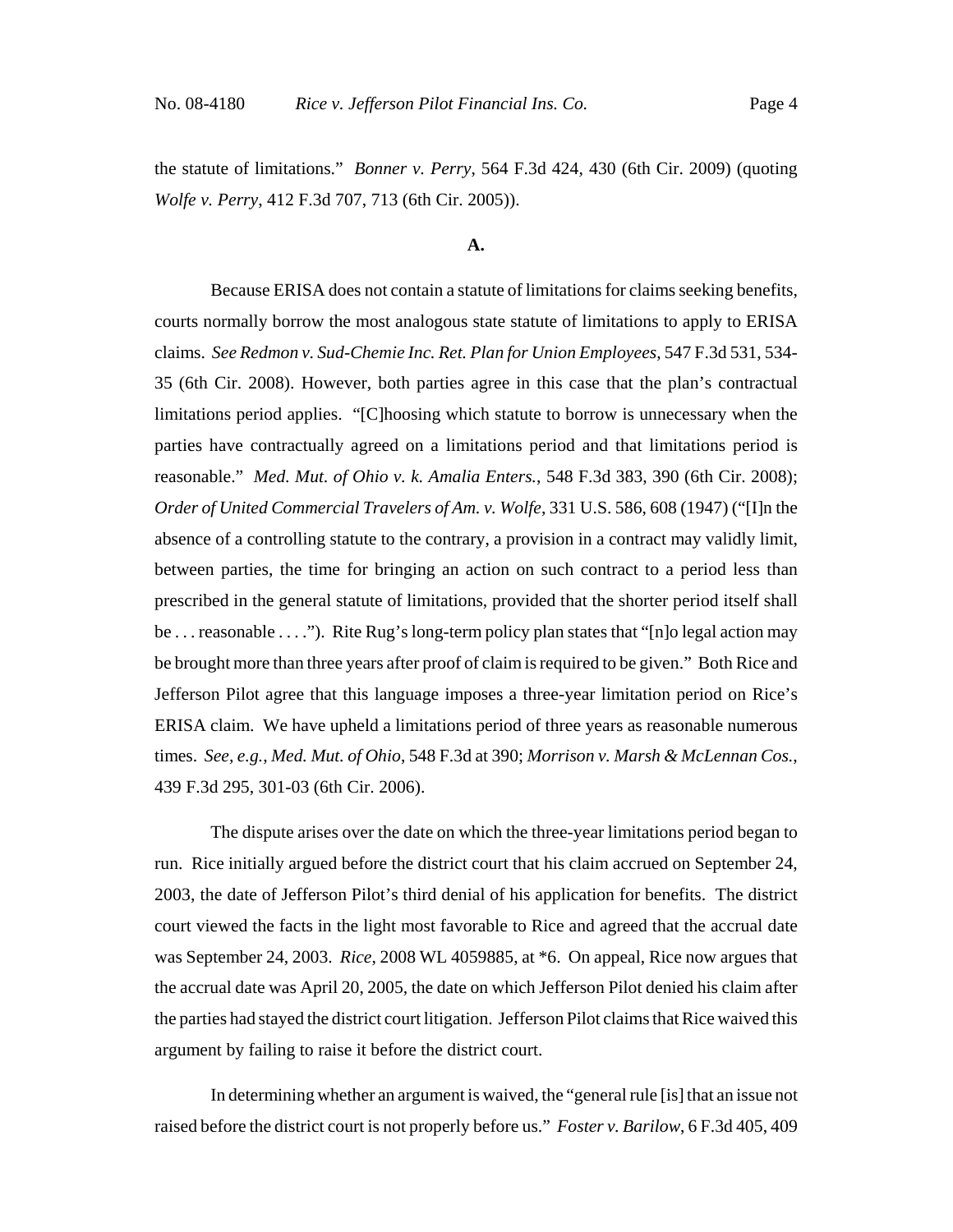(6th Cir. 1993). We have found that this general policy is justified by two main policy goals: "First, the rule eases appellate review by having the district court first consider the issue. Second, the rule ensures fairness to litigants by preventing surprise issues from appearing on appeal." *Scottsdale Ins. Co. v. Flowers*, 513 F.3d 546, 552 (6th Cir. 2008) (internal citations and quotation marks omitted). Only in "exceptional cases or particular circumstances or when the rule would produce a plain miscarriage of justice," *id*. (quoting *Foster*, 6 F.3d at 407 (internal quotation marks omitted)), do we exercise our discretion to entertain arguments not raised before the district court.

In this case, Rice not only failed to argue that the accrual date was April 20, 2005, before the district court, but he vehemently argued that his claim accrued on a different date – September 24, 2003. Furthermore, the district court, "err[ing] on the side of caution," *agreed* to accept Rice's proposed date of accrual. *Rice*, 2008 WL 4059885, at \*6. Rice has neither attempted to explain the discrepancy in his arguments, nor even acknowledged that he is now presenting an entirely different argument. Because Rice has not demonstrated that exceptional or particular circumstances exist that would weigh in favor of exercising discretion, we find that Rice has waived his argument that his claim accrued on April 20, 2005.

Even if the argument were not waived, we find that the limitations period expired before Rice filed the instant case. The contractual language binds the parties further than the three-year limitations period; the policy specifically states that "[n]o legal action may be brought more than three years after *proof of claim is required to be given*." (emphasis added.) The district court and the parties, however, looked outside of the contract and to the Eighth Circuit for guidance. In *Wilkins v. Hartford Life & Accident Insurance Co.*, 299 F.3d 945, 948-49 (8th Cir. 2002), the Eighth Circuit rejected without explanation contractual language that the three-year limitations period began to run when "written proof of loss is required to be furnished." It instead applied the clear repudiation rule, finding that "when an ERISA claim is governed by a state statute of limitations, the cause of action accrues, for limitation purposes, when the plan administrator formally denies the claim for benefits, unless there is a repudiation by the fiduciary which is clear and made known to the beneficiary." *Id.* (internal citation and quotation marks omitted). Based on this language,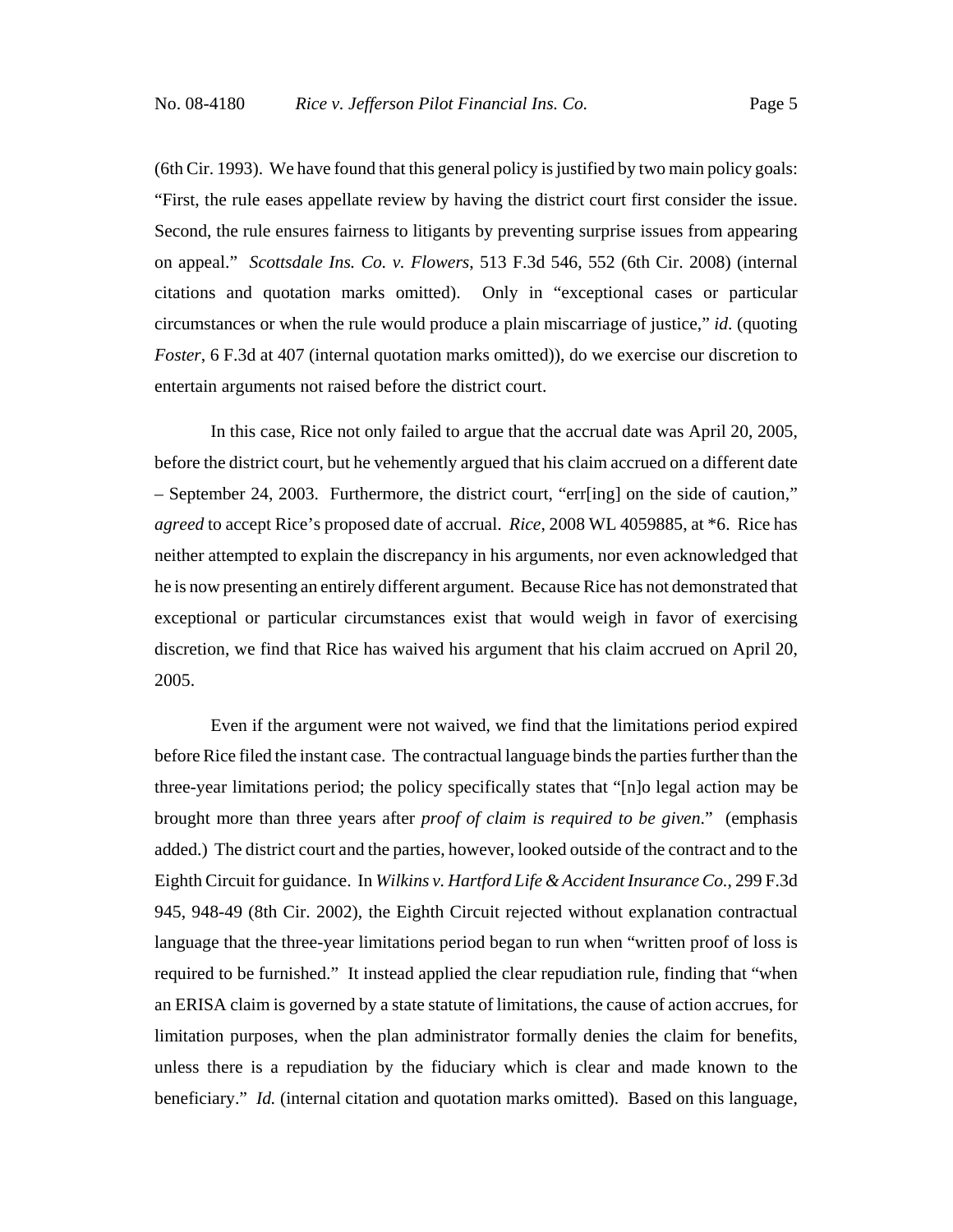the district court ignored the contractual provision in this case and applied the clear repudiation rule.

*Wilkins*, however, does not apply to this case for two reasons. First, it is not binding on our court. *See DaimlerChrysler Corp. Healthcare Benefits Plan v. Durden*, 448 F.3d 918, 923 (6th Cir. 2006). Indeed, by ignoring the plain language of the contract, *Wilkins* is contrary to our court's principle of upholding contracts between parties when the terms are reasonable. *See Thurman v. DamilerChrysler, Inc.*, 397 F.3d 352, 357 (6th Cir. 2004) (upholding contractual limitations period); *Clark v. NBD Bank, N.A.*, 3 F. App'x 500, 503 (6th Cir. 2001) (upholding the specific contractual language that the limitations period began at "the time written proof of loss is required to be furnished" and collecting cases). Second, *Wilkins* found that the clear repudiation rule applies when an ERISA claim is governed by a *state* statute of limitations. *Wilkins*, 299 F.3d at 948-49. In this case, the limitations period is not governed by a state statute of limitations, but rather a *contractual* one. *See Angel v. Reed*, 891 N.E. 2d 1179, 1181 (Ohio 2008) (noting the firmly established principle that under Ohio law, parties to a contract may validly agree to a limitations period different from the state statute of limitations).

While it is well-established that parties may contract for the length of the limitations period, *see id.*, the narrow question we must address is whether parties can also contract for the date on which an ERISA claim accrues. We have specifically emphasized the freedom of parties to contract for the details of ERISA claims: "[T]he plain language of an ERISA plan should be given its literal and natural meaning . . . . [F]ederal courts may not apply common law theories to alter the express terms of written benefits plans." *Health Cost Controls v. Isbell*, 139 F.3d 1070, 1072 (6th Cir. 1997) (internal citations omitted). Furthermore, the Supreme Court and this circuit have both noted, albeit in the context of EEOC claims, that "parties could conceivably . . . agree[] to a contract" which set a different date of accrual for limitations periods than the statutory one. *Int'l Union of Elec., Radio & Mach. Workers v. Robbins & Myers, Inc.*, 429 U.S. 229, 234 (1976); *Krzyzewski v. Metro. Gov't of Nashville & Davidson County*, 584 F.2d 802, 806 (6th Cir. 1978). Although there are situations in which a contractual accrual date for ERISA claims could be unreasonable, *see White v. Sun Life Assurance Co. of Canada*, 488 F.3d 240, 246 (4th Cir. 2007), there is nothing in the language of the contract in this case to suggest that the contractual accrual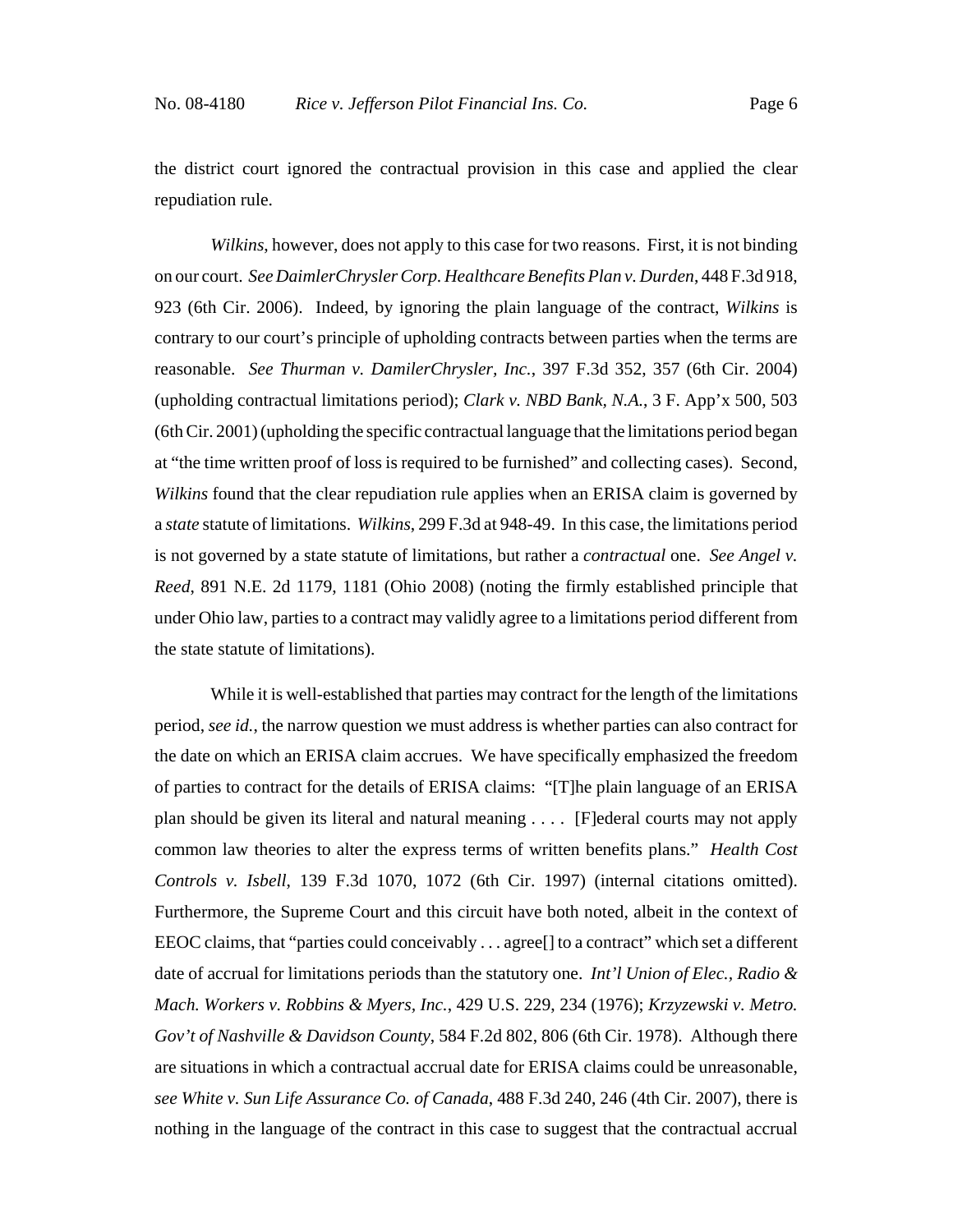date is unreasonable. The Jefferson Pilot plan provides a three-year limitations period, along with a fail-safe provision that an employee's application is considered denied if no answer is received within ninety days, thus avoiding any situation in which the limitations period would prevent an employee from bringing suit. *See id.* at 247-48 (finding a contractual accrual date unreasonable because the statute of limitations could expire before an employee knew that his application was denied and thus before he could file suit in federal court). Because the parties have not provided any reason to ignore the plain language of the contract, and because we cannot find one, we hold that the clear repudiation rule does not apply and that the language of the contract governs. *See Health Cost Controls*, 139 F.3d at 1072 ("A primary purpose of ERISA is to ensure the integrity and primacy of the written plans.").

This result is in accord with several other circuits, which have upheld contractual accrual dates almost identical to the one in the contract before us. *See, e.g.*, *Doe v. Blue Cross & Blue Shield United of Wis.*, 112 F.3d 869, 872-74 (7th Cir. 1997) (enforcing the accrual date and limitations period of a contract that stated "no legal action may be commenced . . . later than three (3) years from the time written proof of loss was required to be filed" (ellipsis in original)); *Blaske v. UNUM Life Ins. Co. of Am.*, 131 F.3d 763, 764 (8th Cir. 1997) (enforcing the accrual date and limitations period of a contract that prohibited legal action after three years from the date that proof of claim is required). *But see White*, 488 F.3d at 246-48 (rejecting the notion that parties can contract for an accrual date and enforcing the clear repudiation rule).

Indeed, in an unpublished disposition, we upheld contractual language similar to that at issue here. *Clark*, 3 F. App'x at 503. The employer's plan stated that "[n]o such action . . . shall be brought after the expiration of three years after the time written proof of loss is required to be furnished." *Id*. We determined that the employee's ERISA claim was timebarred because she had filed suit six years after proof of loss was due, and thus three years after the limitations period ended. *Id*.

Similarly, in this case, Rite Rug's plan authorized suit within three years of the time written proof of claim was required to be given. Rice alleges that he became disabled on May 22, 2002. He submitted written proof of claim in October of 2002; Jefferson Pilot thus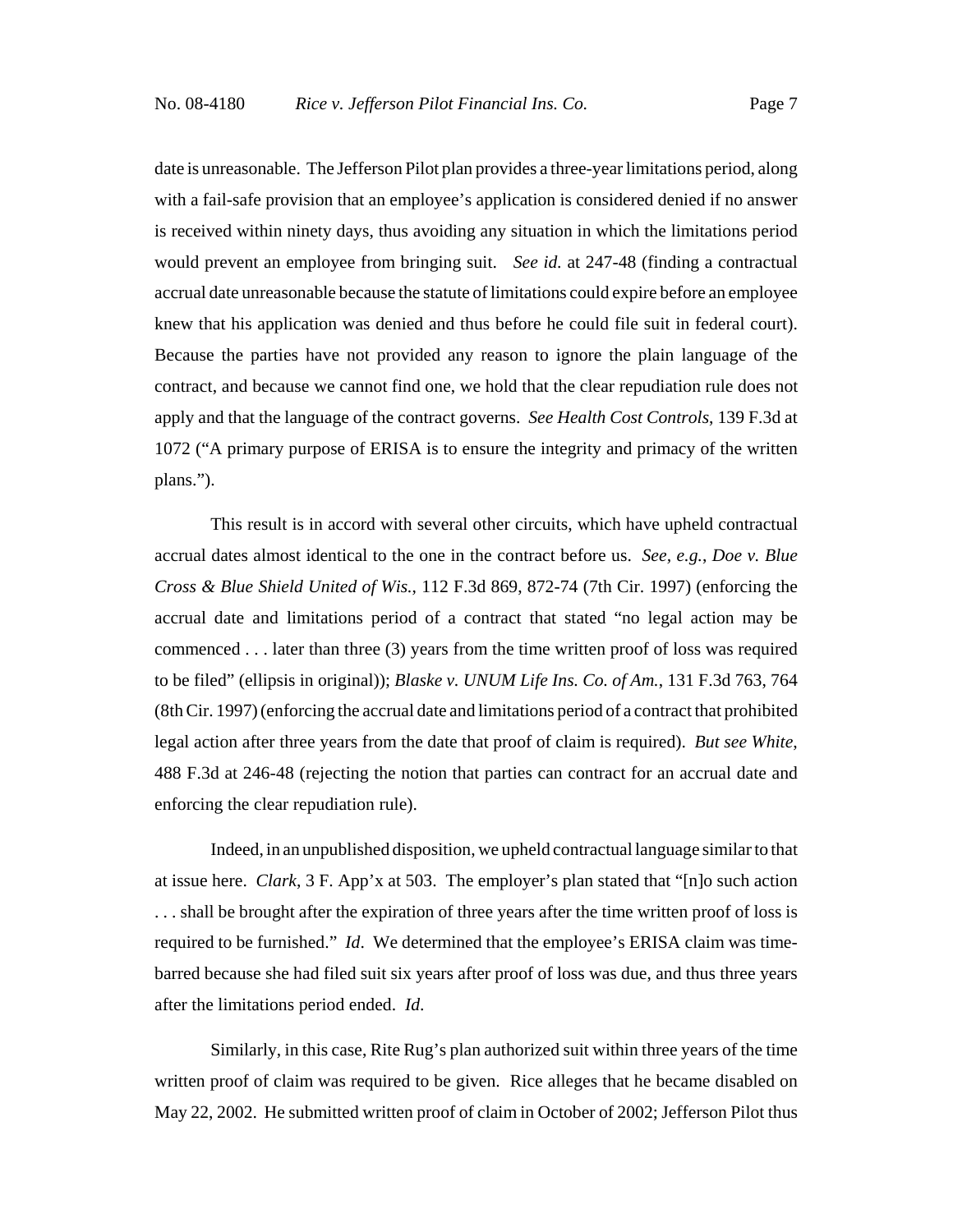argued before the district court that Rice had until October of 2005 to file suit, *i.e.*, three years after he actually gave proof of claim. The contract, however, prohibits "legal action brought more than three years after written proof *is required to be given*." (emphasis added.) The limitations period began to run not when Rice submitted written proof, but on the last day written proof was allowed to be submitted. *See Clark*, 3 F. App'x at 503.

Proof of claim, as defined in the contract, must be given within 90 days after the end of the Elimination Period, which is defined as 180 days of disability. In other words, Rice's claim accrued 270 days from the alleged onset of his disability. Rice claims that he became disabled on May 22, 2002, so his claim accrued on February 16, 2003. He then had three years from the date his claim accrued to bring legal action against Jefferson Pilot. This three-year period expired on February 16, 2006.**<sup>1</sup>** Rice filed the current ERISA claim in federal court on June 8, 2007, more than one year after the limitations period expired.**<sup>2</sup>**

#### **B.**

Rice argues that the limitations period was tolled while his first case was pending in the district court, from November 26, 2003, through December 4, 2005, rendering his 2007 filing timely. Rice claims that because his first complaint was timely filed and the district court had subject matter jurisdiction over the claim, the first case tolled the statutory filing period. We have consistently held, however, that a dismissal of a suit without prejudice usually does not toll the statute of limitations:

It is generally accepted that a dismissal without prejudice leaves the situation the same as if the suit had never been brought, and that in the absence of a statute to the contrary a party cannot deduct from the period of the statute of limitations the time during which the action so dismissed was pending.

**<sup>1</sup>** Jefferson Pilot's records indicate that Rice's Elimination Period began on June 1, 2002, the day on which he stopped working. Even with the benefit of Jefferson Pilot's later date, Rice's claim accrued on February 26, 2003, and the limitations period expired on February 26, 2006.

**<sup>2</sup>** The contract authorizes that if it was not reasonably possible to submit written proof of claim during the required period, employees may file proof up to one year from the end of the Elimination Period. Even under this extended time period, the limitations period began on November 18, 2003 – and ended on November 18, 2006, almost six months before Rice filed this action.